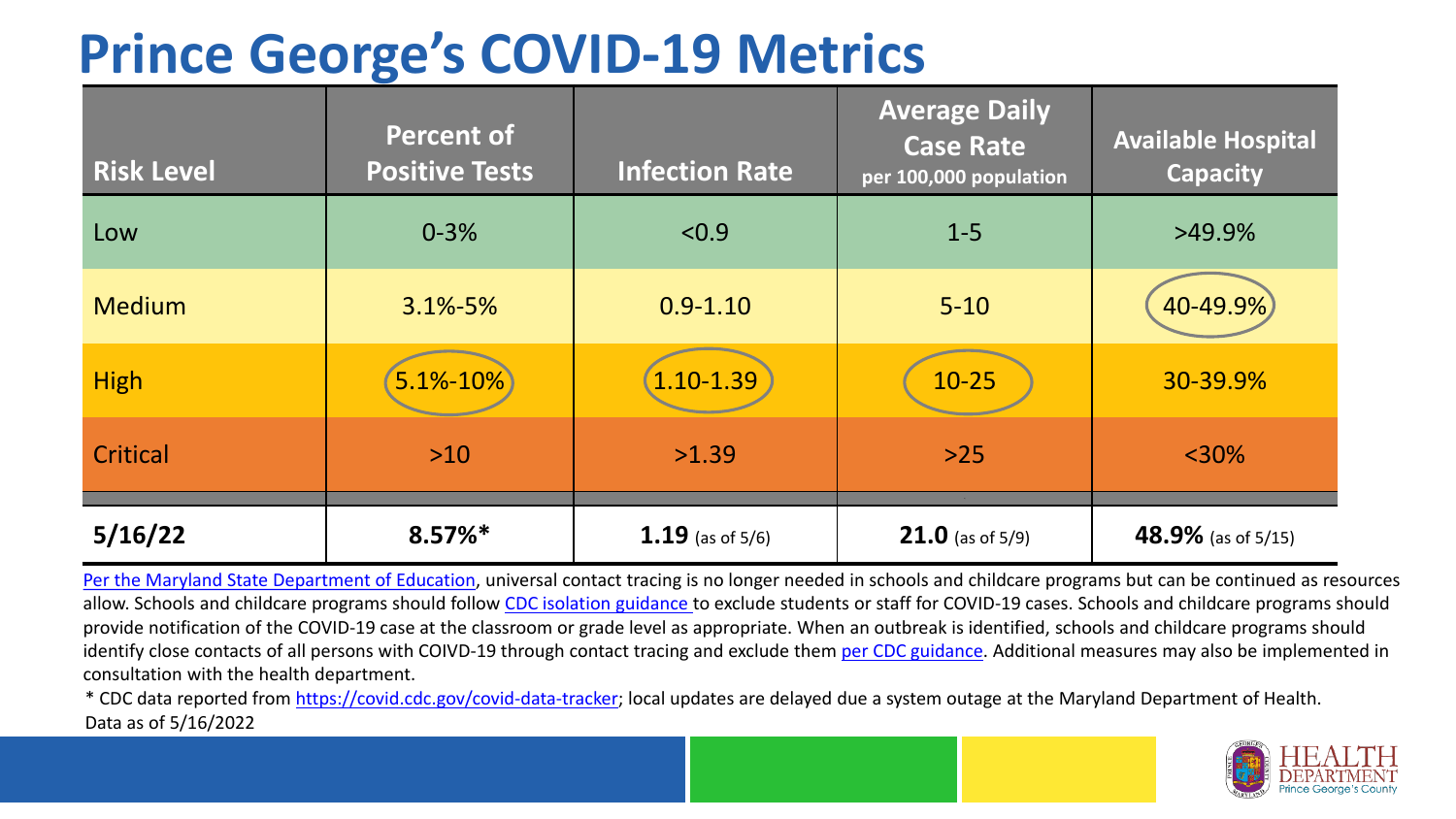# **COVID-19 Community Level and Vaccination**

Per the [CDC COVID-19 Community Levels](https://www.cdc.gov/coronavirus/2019-ncov/science/community-levels.html#anchor_82254) and the [Maryland State Department of Education,](https://earlychildhood.marylandpublicschools.org/system/files/filedepot/3/covid_guidance_full_080420.pdf) people with COVID-19 symptoms, a positive test, or exposure to someone with COVID-19 should follow CDC guidance for isolation and quarantine and wear a mask regardless of the COVID-19 Community Level. According to the CDC, [vaccination](https://www.cdc.gov/coronavirus/2019-ncov/prevent-getting-sick/prevention.html) is considered the leading prevention strategy for those who are eligible.



\*\* Local vaccination data reported as of 5/15/2022

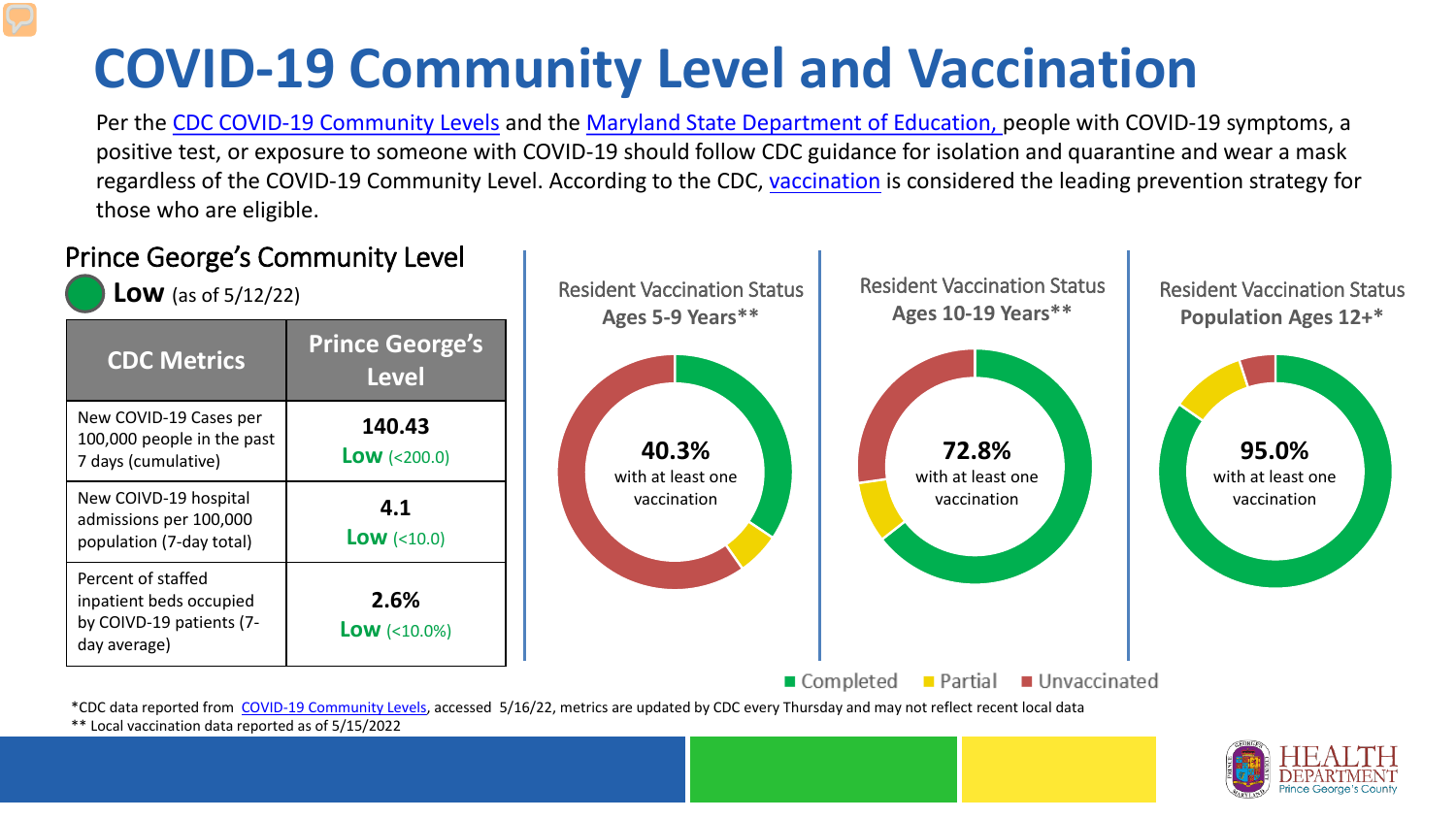### **Infection Rate for Prince George's County**



**Infection Rate for:**  Maryland: 1.27 D.C.: 1.51

As of May 6, our infection rate was at 1.19, or "high risk".

#### **Estimated by CovidActNow.org**

Accessed 5/16/2022. Each data point is a 14-day weighted average. Presented as the most recent seven days of data as a dashed line, as data is often revised by states several days after reporting.

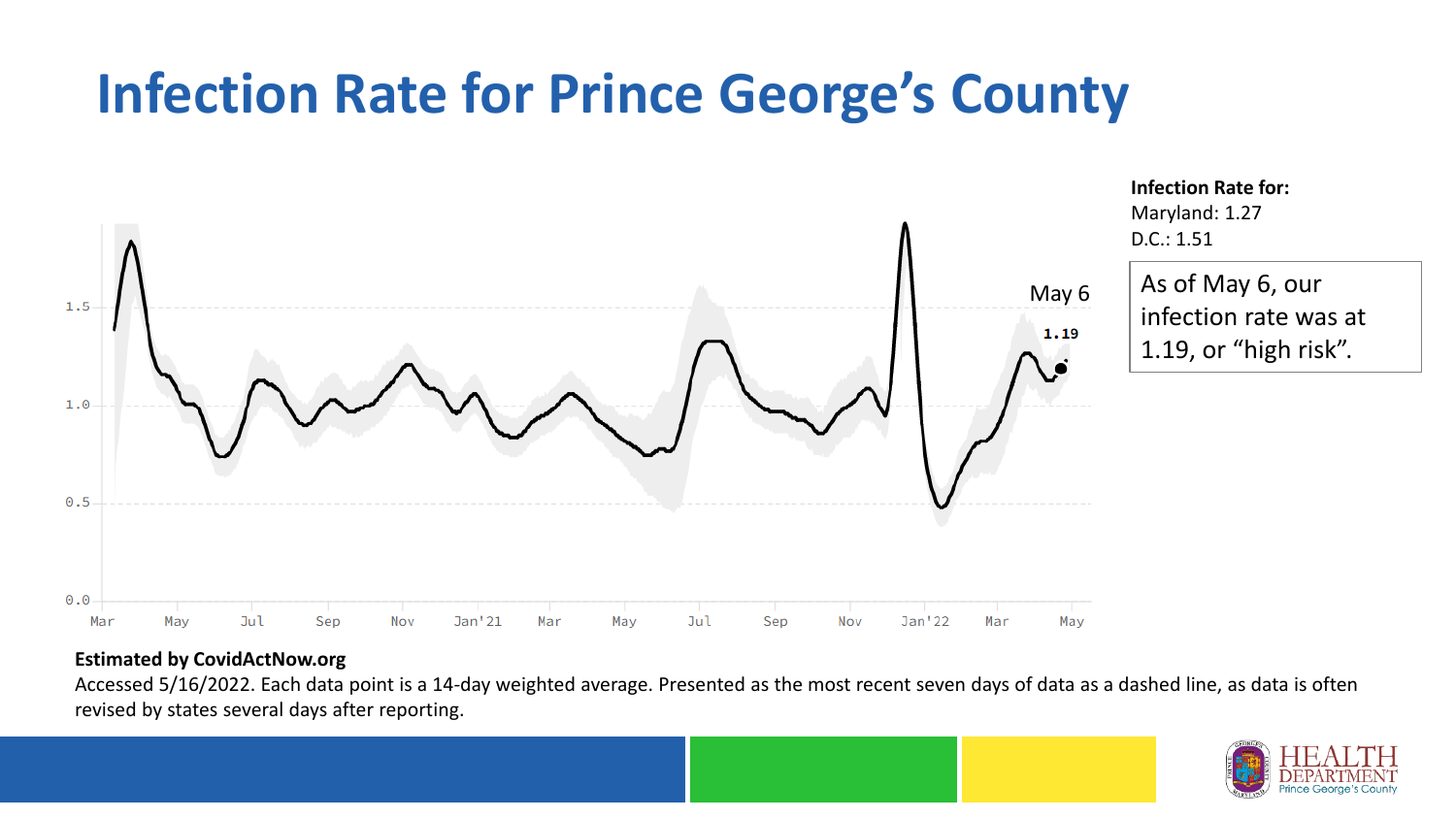### **Average Daily Case Rate** (7-day Average by test date)

**The average daily case rate at beginning of last week was 21.0 new cases per 100,000 residents.** Our case rate has increased from a low of 2.3 cases per 100,000 residents on March 23rd.

**Average New COVID-19 Cases Per Day Per 100,000 Residents**



Data as of 5/13/22